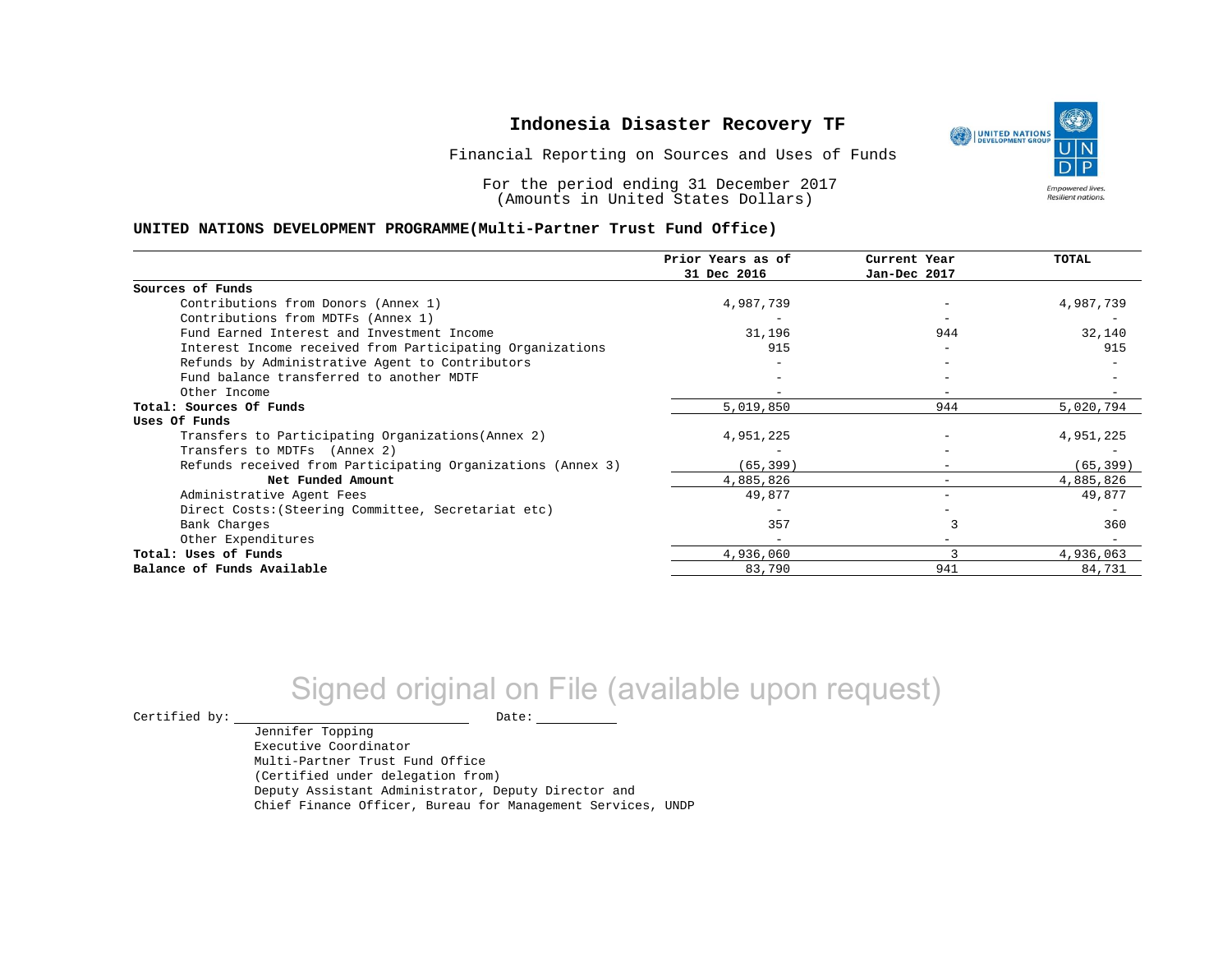

Financial Reporting on Sources and Uses of Funds

For the period ending 31 December 2017 (Amounts in United States Dollars)

### **UNITED NATIONS DEVELOPMENT PROGRAMME(Multi-Partner Trust Fund Office)**

**Annex - 1: Contributions**

|                           | Prior Years as of | Current Year             | TOTAL     |
|---------------------------|-------------------|--------------------------|-----------|
|                           | 31 Dec 2016       | Jan-Dec 2017             |           |
| From Contributors         |                   |                          |           |
| GOVERNMENT OF NEW ZEALAND | 4,987,739         | $\overline{\phantom{0}}$ | 4,987,739 |
| Total: Contributions      | 4,987,739         | $-$                      | 4,987,739 |

## Signed original on File (available upon request)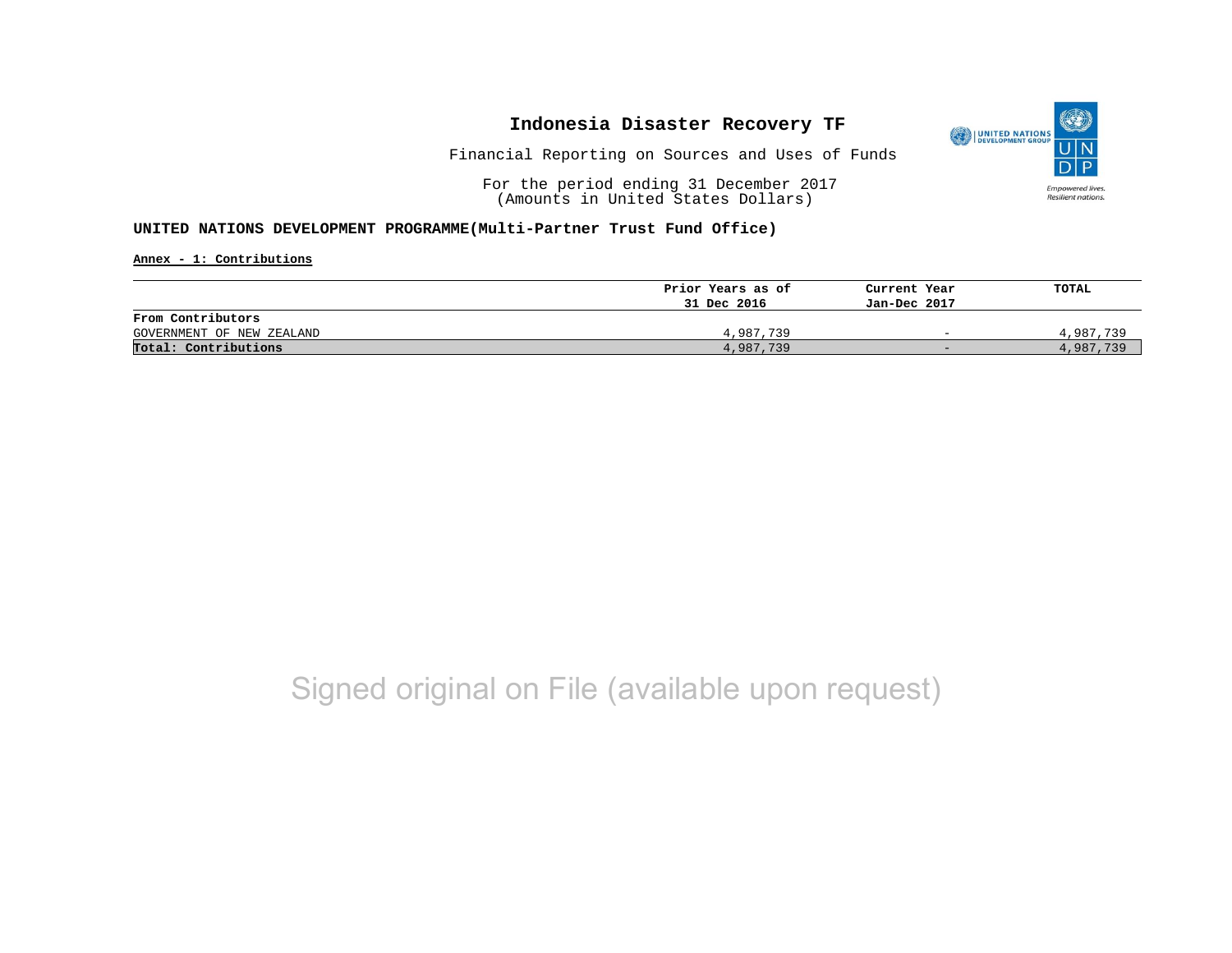

Financial Reporting on Sources and Uses of Funds

For the period ending 31 December 2017 (Amounts in United States Dollars)

### **UNITED NATIONS DEVELOPMENT PROGRAMME(Multi-Partner Trust Fund Office)**

**Annex - 2: Transfers**

|                                | Prior Years as of | Current Year             | <b>TOTAL</b> |
|--------------------------------|-------------------|--------------------------|--------------|
|                                | 31 Dec 2016       | Jan-Dec 2017             |              |
| To Participating Organizations |                   |                          |              |
| FAO                            | 1,826,172         | $\overline{\phantom{a}}$ | 1,826,172    |
| ILO                            | 869,000           | $\overline{\phantom{a}}$ | 869,000      |
| IOM                            | 329,662           | $\overline{\phantom{a}}$ | 329,662      |
| <b>UNDP</b>                    | 1,926,391         | $\qquad \qquad -$        | 1,926,391    |
|                                |                   |                          |              |
| Total Transfers                | 4,951,225         | $-$                      | 4,951,225    |

# Signed original on File (available upon request)